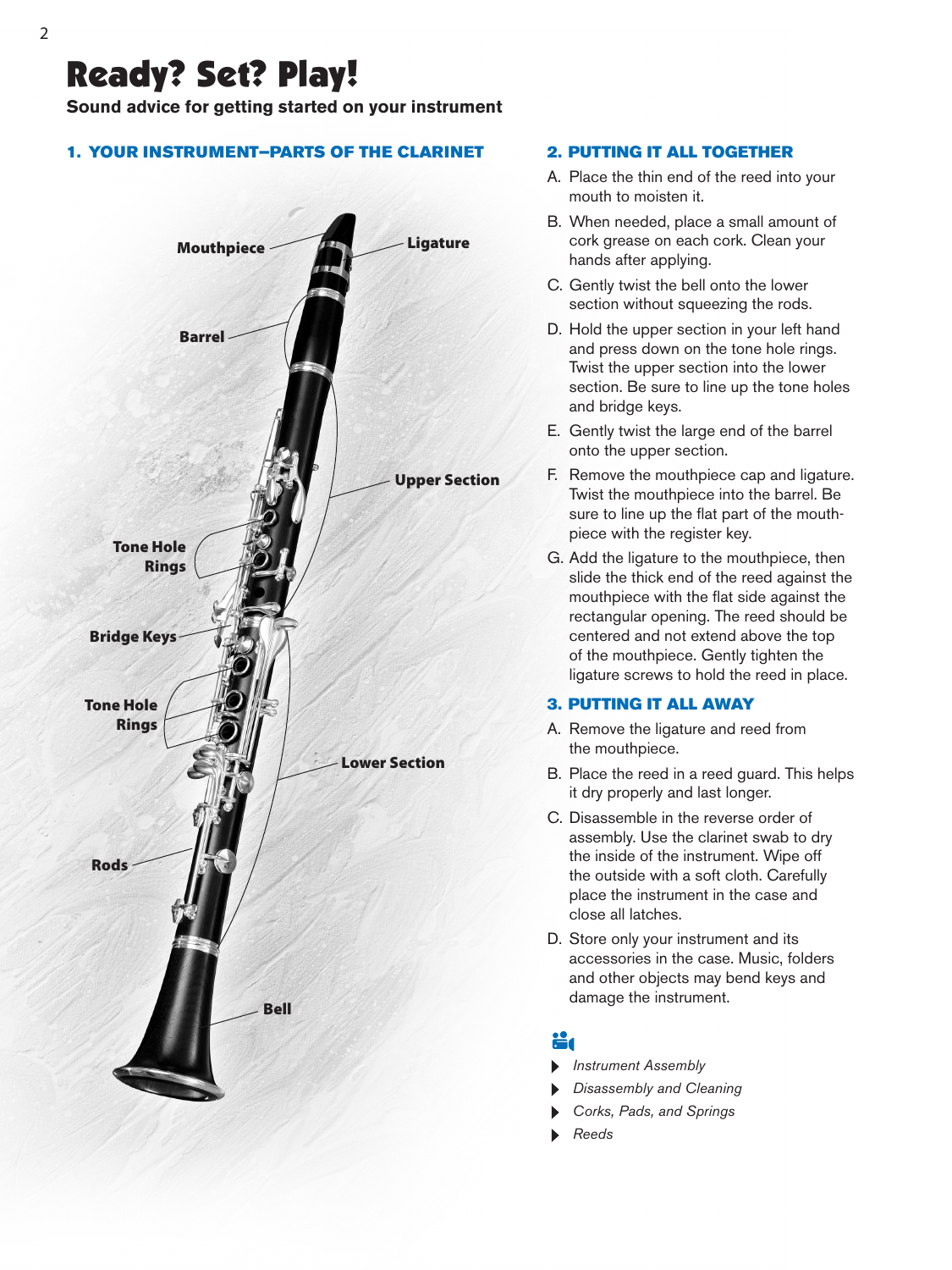# Level 3: Sound Musicianship



WAY UP HIGH—Before you play, circle all the notes affected by the key signature. Discuss ways in which you can make this sound "sweet."



BINGO—Before playing, discuss ways in which you can make this sound "light." Name the key.